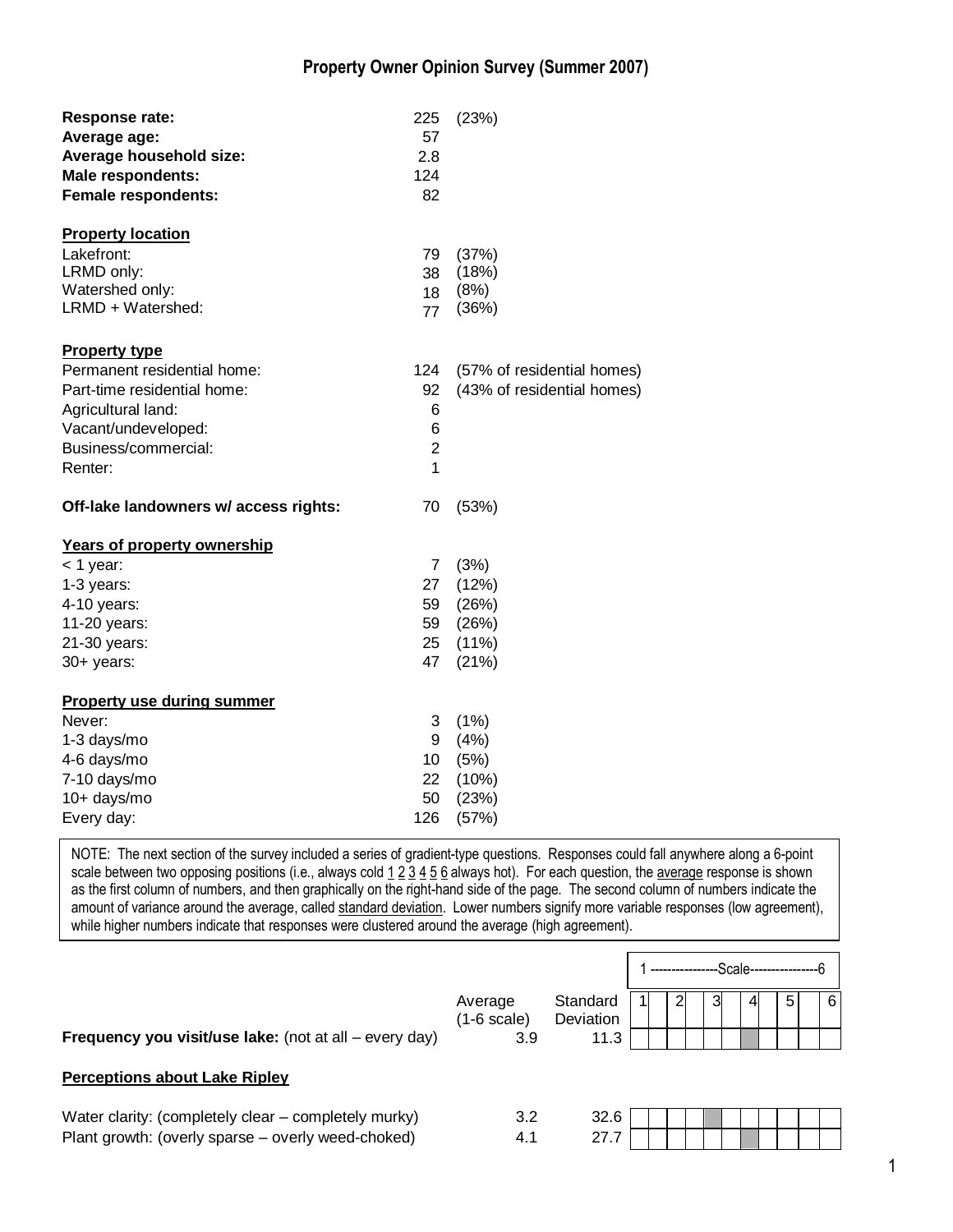# **Property Owner Opinion Survey (Summer 2007)**

| Weekend crowding: (calm – overly crowded)                  | 4.5 | 26.5 |  |  |  |  |  |  |
|------------------------------------------------------------|-----|------|--|--|--|--|--|--|
| Weekday crowding: (calm - overly crowded)                  | 2.0 | 36.1 |  |  |  |  |  |  |
| Public boating access: (too little - too much)             | 3.8 | 20.8 |  |  |  |  |  |  |
| Public swimming access: (too little - too much)            | 3.2 | 34.2 |  |  |  |  |  |  |
| Public shore fishing access: (too little - too much)       | 2.6 | 19.3 |  |  |  |  |  |  |
| Local lake rules: (inadequate - overly restrictive)        | 3.5 | 23.1 |  |  |  |  |  |  |
| Local lake rules: (very unfair - very fair)                | 4.4 | 18.5 |  |  |  |  |  |  |
| Law enforcement: (inadequate – overly aggressive)          | 3.7 | 15.5 |  |  |  |  |  |  |
| Quality of life near lake: (very negative – very positive) | 5.0 | 36.6 |  |  |  |  |  |  |
|                                                            |     |      |  |  |  |  |  |  |

#### **What value do (or would) you place on each of the following as far as contributing to your "quality of life" as a local property owner?**

|                                     |     |      | (not important - very important) |  |  |  |
|-------------------------------------|-----|------|----------------------------------|--|--|--|
| Presence of lake:                   | 5.3 | 56.1 |                                  |  |  |  |
| Good fishing:                       | 4.0 | 13.6 |                                  |  |  |  |
| Peace and tranquility:              | 5.2 | 44.6 |                                  |  |  |  |
| Natural scenic beauty:              | 5.3 | 50.1 |                                  |  |  |  |
| Clear water:                        | 5.2 | 44.4 |                                  |  |  |  |
| Safe water quality:                 | 5.5 | 59.0 |                                  |  |  |  |
| Slow-no-wake boating policies:      | 4.6 | 26.5 |                                  |  |  |  |
| Unique and diverse wildlife:        | 4.7 | 30.3 |                                  |  |  |  |
| Access to public beach:             | 3.8 | 9.9  |                                  |  |  |  |
| Access to public boat launch:       | 3.8 | 11.7 |                                  |  |  |  |
| Access to public shore fishing:     | 3.1 | 14.4 |                                  |  |  |  |
| Access to walking/biking paths:     | 4.2 | 19.5 |                                  |  |  |  |
| Access to Lake District Preserve:   | 3.7 | 11.6 |                                  |  |  |  |
| Healthy aquatic plant community:    | 4.9 | 33.4 |                                  |  |  |  |
| Abundant fish and wildlife habitat: | 4.9 | 36.8 |                                  |  |  |  |
| Minimal boat traffic:               | 4.2 | 18.7 |                                  |  |  |  |
| Enforcement of rules:               | 4.8 | 30.9 |                                  |  |  |  |

### **What activities do (or would) you and your family most enjoy while on Lake Ripley?**

|                                  |     |      |  |  |  | (least enjoy – most enjoy) |  |
|----------------------------------|-----|------|--|--|--|----------------------------|--|
| Swimming:                        | 4.8 | 34.8 |  |  |  |                            |  |
| Fishing:                         | 4.1 | 16.0 |  |  |  |                            |  |
| Enjoying peace and tranquility:  | 5.3 | 46.6 |  |  |  |                            |  |
| Observing wildlife:              | 4.6 | 26.1 |  |  |  |                            |  |
| Slow, motorboat cruising:        | 4.2 | 19.9 |  |  |  |                            |  |
| Jet skiing:                      | 1.9 | 53.1 |  |  |  |                            |  |
| Sailing or wind surfing:         | 2.6 | 23.9 |  |  |  |                            |  |
| Paddling or canoeing:            | 3.8 | 10.5 |  |  |  |                            |  |
| Water skiing or tubing:          | 3.4 | 12.6 |  |  |  |                            |  |
| Speed boating:                   | 2.6 | 28.5 |  |  |  |                            |  |
| Walking/biking around lake:      | 4.5 | 25.2 |  |  |  |                            |  |
| Visiting Lake District Preserve: | 3.4 | 11.3 |  |  |  |                            |  |
| Visiting Lake Ripley Park:       | 3.8 | 13.6 |  |  |  |                            |  |
| Ice skating:                     | 2.8 | 18.0 |  |  |  |                            |  |
| Ice fishing:                     | 2.5 | 27.5 |  |  |  |                            |  |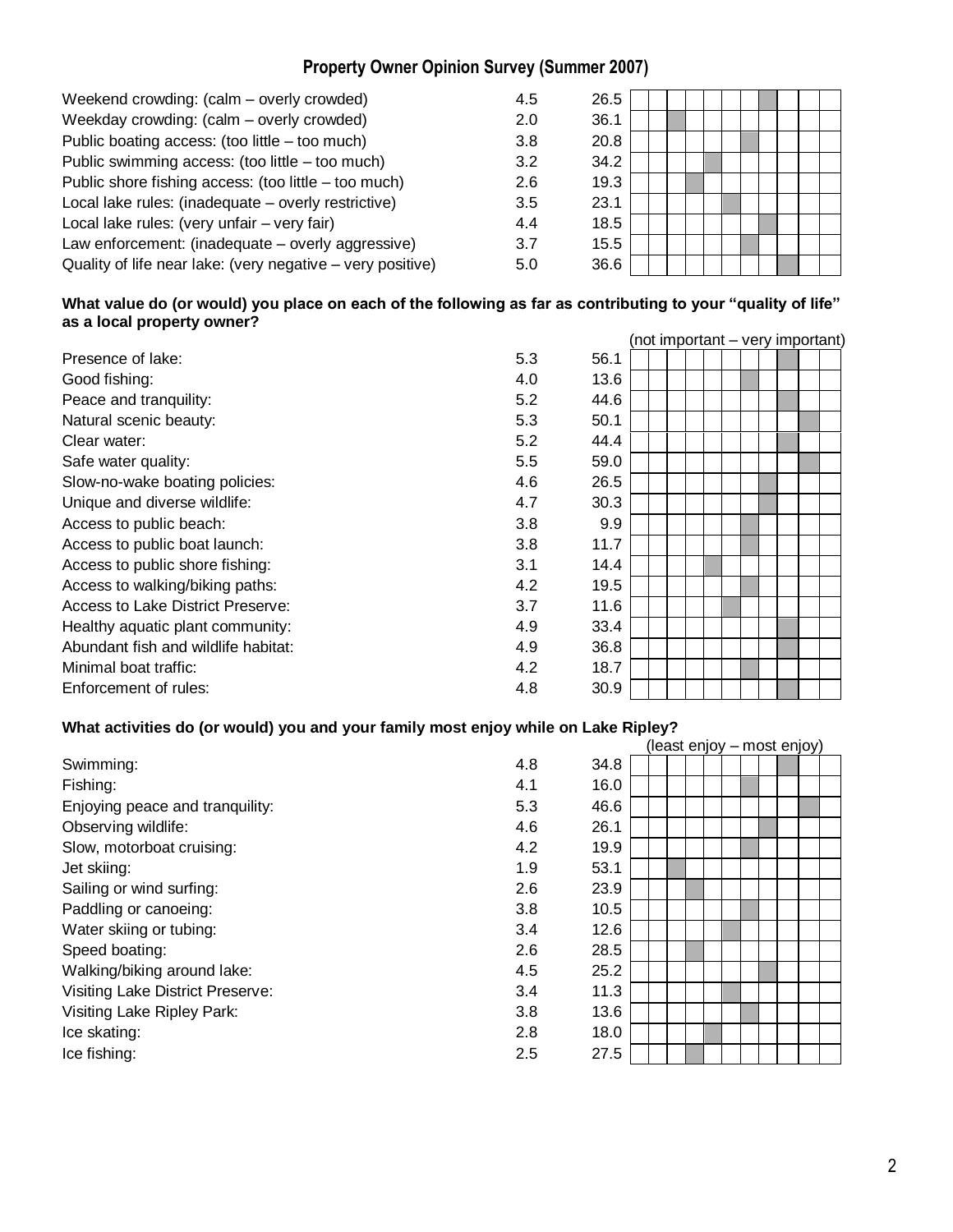# **Property Owner Opinion Survey (Summer 2007)**

# **How does each of the following currently limit your use and enjoyment of Lake Ripley?**

|                                |     |      |  |  |  |  | (not a concern – big problem) |  |
|--------------------------------|-----|------|--|--|--|--|-------------------------------|--|
| Water clarity:                 | 3.4 | 11.6 |  |  |  |  |                               |  |
| Algae:                         | 3.8 | 11.1 |  |  |  |  |                               |  |
| Lake weeds:                    | 4.0 | 12.2 |  |  |  |  |                               |  |
| Fish/wildlife habitat:         | 2.8 | 17.9 |  |  |  |  |                               |  |
| Crowding:                      | 3.8 | 13.4 |  |  |  |  |                               |  |
| Lake rules:                    | 2.8 | 16.9 |  |  |  |  |                               |  |
| Access to lake:                | 2.4 | 27.5 |  |  |  |  |                               |  |
| Litter:                        | 3.1 | 15.9 |  |  |  |  |                               |  |
| Quality of fishing:            | 2.9 | 17.5 |  |  |  |  |                               |  |
| Carp:                          | 3.3 | 5.9  |  |  |  |  |                               |  |
| Building and development:      | 4.1 | 13.9 |  |  |  |  |                               |  |
| Conflicts with other users:    | 3.0 | 11.5 |  |  |  |  |                               |  |
| Water levels:                  | 2.9 | 17.0 |  |  |  |  |                               |  |
| Zebra mussels:                 | 4.3 | 19.0 |  |  |  |  |                               |  |
| Pier-related issues:           | 3.2 | 8.1  |  |  |  |  |                               |  |
| Canada geese:                  | 3.6 | 6.4  |  |  |  |  |                               |  |
| Noise:                         | 3.2 | 14.0 |  |  |  |  |                               |  |
| Lack of natural scenic beauty: | 2.6 | 20.9 |  |  |  |  |                               |  |

#### **Which of the following do you feel are currently Lake Ripley's biggest threats?**

|                                                 |     |      |  |  | (not an issue – big threat) |  |
|-------------------------------------------------|-----|------|--|--|-----------------------------|--|
| Overuse of lawn fertilizers/pesticides:         | 4.3 | 19.1 |  |  |                             |  |
| Overuse of agricultural fertilizers/pesticides: | 4.5 | 22.1 |  |  |                             |  |
| Non-native, invasive plants/animals:            | 4.7 | 28.6 |  |  |                             |  |
| Loss of habitat:                                | 4.2 | 17.9 |  |  |                             |  |
| Polluted runoff:                                | 4.7 | 27.4 |  |  |                             |  |
| Over-development:                               | 4.5 | 24.0 |  |  |                             |  |
| Over-crowding:                                  | 4.5 | 23.1 |  |  |                             |  |
| Groundwater depletion:                          | 3.7 | 15.7 |  |  |                             |  |
| Lake-rule violations:                           | 3.4 | 16.5 |  |  |                             |  |
| Uninformed public:                              | 3.8 | 14.2 |  |  |                             |  |
| Lake-level fluctuations:                        | 3.2 | 17.3 |  |  |                             |  |
| Poor land-use planning:                         | 3.7 | 10.3 |  |  |                             |  |
| Misguided lake-management programs:             | 2.8 | 15.6 |  |  |                             |  |

#### **How informed do you feel about issues affecting Lake Ripley and its management?**

|                            |        |  | (not at all - very informed) |  |  |  |
|----------------------------|--------|--|------------------------------|--|--|--|
| $\sqrt{ }$<br>Ω.<br>$\sim$ | $\sim$ |  |                              |  |  |  |

#### **How do you prefer to receive your Lake Ripley news and information?**

| <b>TION as you profer to reserve your Lake Hipley Hend and Imprination.</b> |     |      |  |  |                          |  |  |  |  |
|-----------------------------------------------------------------------------|-----|------|--|--|--------------------------|--|--|--|--|
|                                                                             |     |      |  |  | (least – most preferred) |  |  |  |  |
| Ripples newsletter:                                                         | 5.4 | 54.7 |  |  |                          |  |  |  |  |
| E-mail bulletins:                                                           | 3.7 | 20.5 |  |  |                          |  |  |  |  |
| Attend Lake District meetings:                                              | 2.5 | 22.6 |  |  |                          |  |  |  |  |
| Cambridge Cable TV 12:                                                      | 2.4 | 27.8 |  |  |                          |  |  |  |  |
| Cambridge News articles:                                                    | 3.8 | 9.5  |  |  |                          |  |  |  |  |
| Lake District website:                                                      | 3.1 | 10.6 |  |  |                          |  |  |  |  |
| Library:                                                                    | 2.1 | 35.3 |  |  |                          |  |  |  |  |
| Community workshops/events:                                                 | 2.6 | 20.5 |  |  |                          |  |  |  |  |